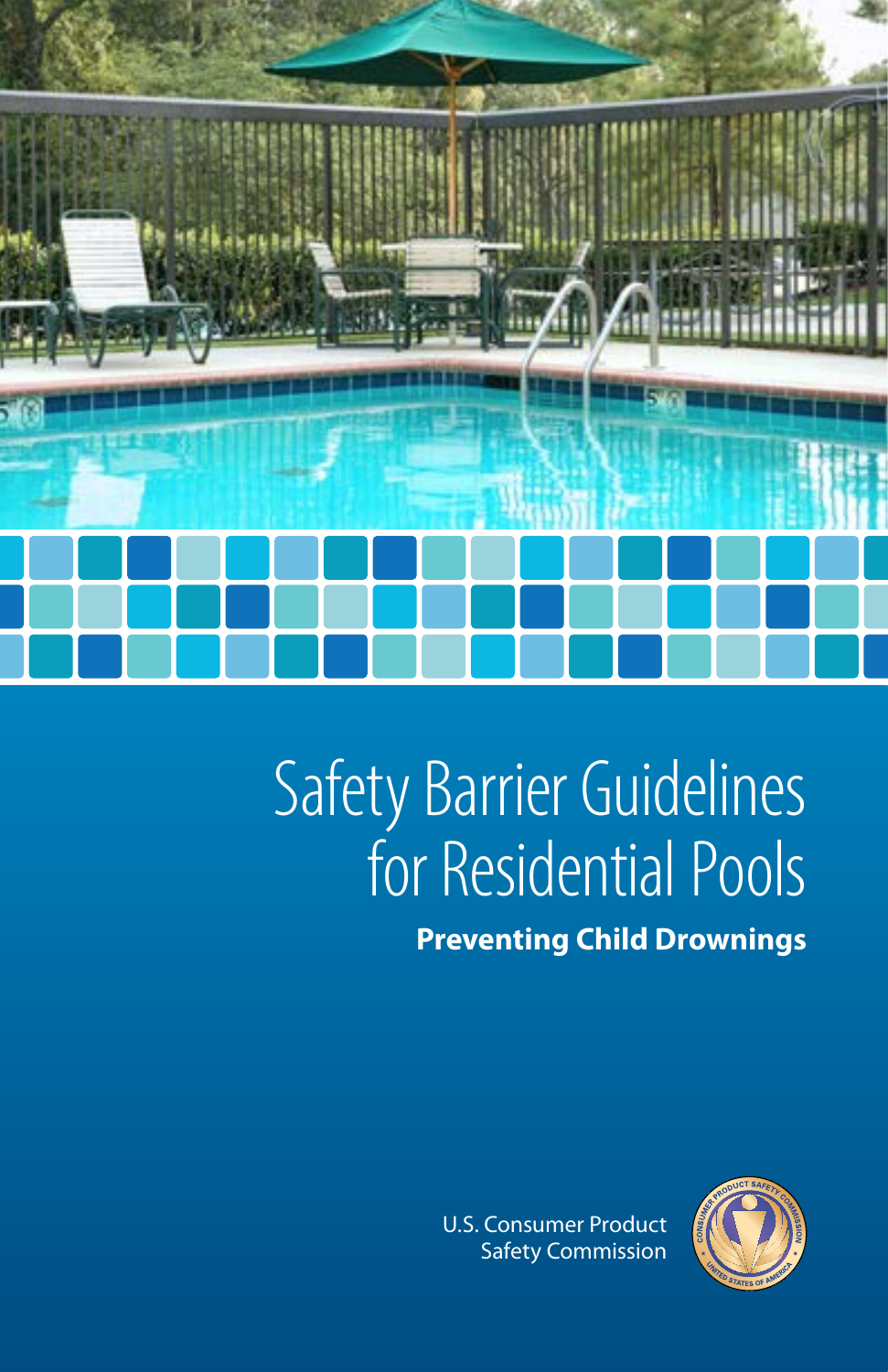

This document is in the public domain. Therefore it may be reproduced, in part or in whole, without permission by an individual or organization. However, if it is reproduced, the Commission would appreciate attribution and knowing how it is used.

For further information, write: **U.S. Consumer Product Safety Commission Office of Communications 4330 East West Highway Bethesda, Md. 20814 www.cpsc.gov**

CPSC is charged with protecting the public from unreasonable risks of injury or death associated with the use of the thousands of consumer products under the agency's jurisdiction.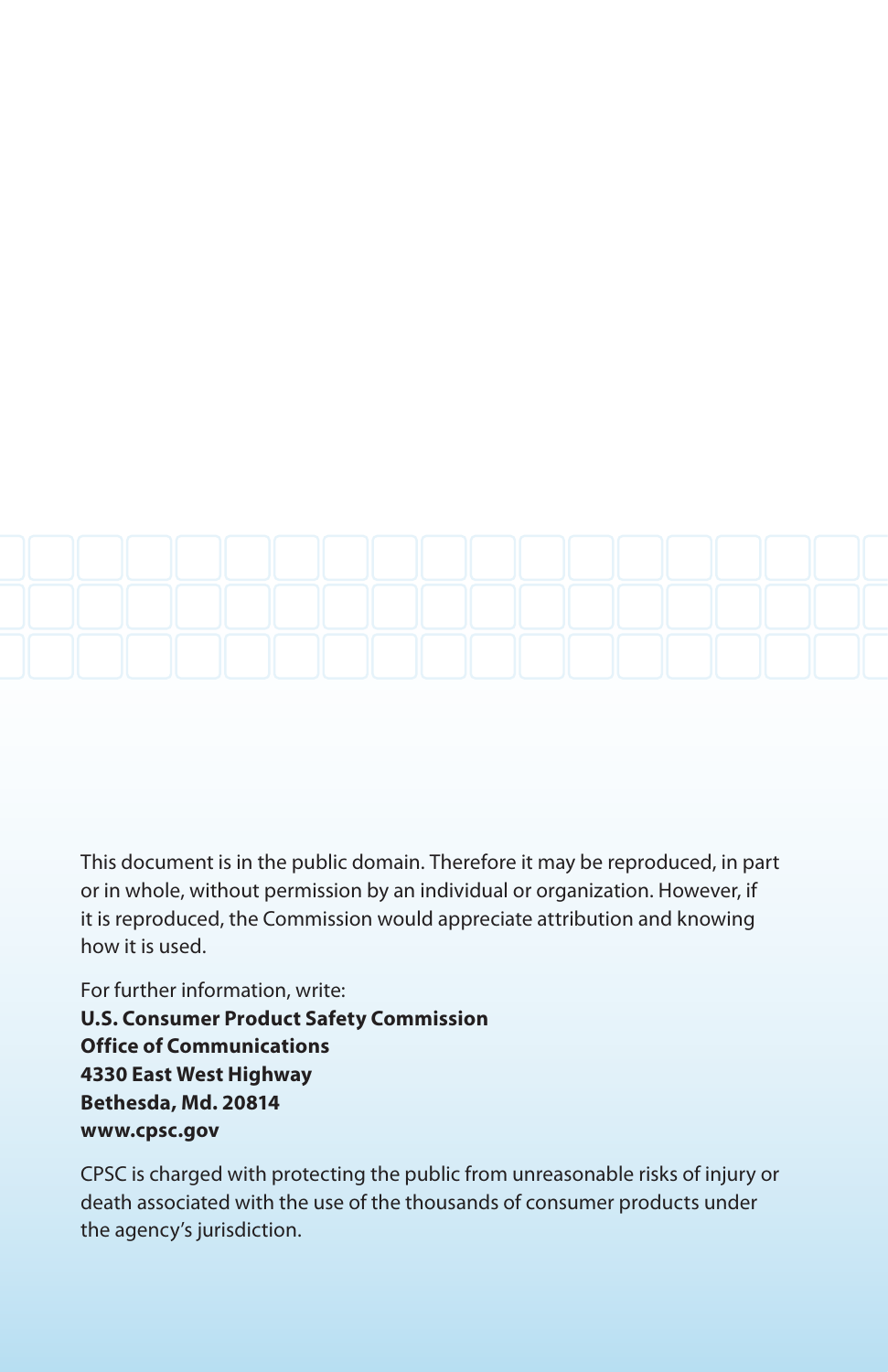Many communities have enacted safety regulations for barriers at residential swimming pools—in ground and above ground. In addition to following these laws, parents who own pools can take their own precautions to reduce the chances of their youngsters accessing the family or neighbors' pools or spas without supervision. This booklet provides tips for creating and maintaining effective barriers to pools and spas.



Each year, thousands of American families suffer swimming pool tragedies—drownings and near-drownings of young children. The majority of deaths and injuries in pools and spas involve young children ages 1 to 3 and occur in residential settings. These tragedies are preventable.

This U.S. Consumer Product Safety Commission (CPSC) booklet offers guidelines for pool barriers that can help prevent most submersion incidents involving young children. This handbook is designed for use by owners, purchasers, and builders of residential pools, spas, and hot tubs.

The swimming pool barrier guidelines are not a CPSC standard, nor are they mandatory requirements. CPSC believes that the safety features recommended in this booklet will help make pools safer, promote pool safety awareness, and save lives. Barriers are not the sole method to prevent pool drowning of young children and cannot replace adult supervision.

Some states and localities have incorporated these guidelines into their building codes. Check with your local authorities to see what is required in your area's building code or in other regulations.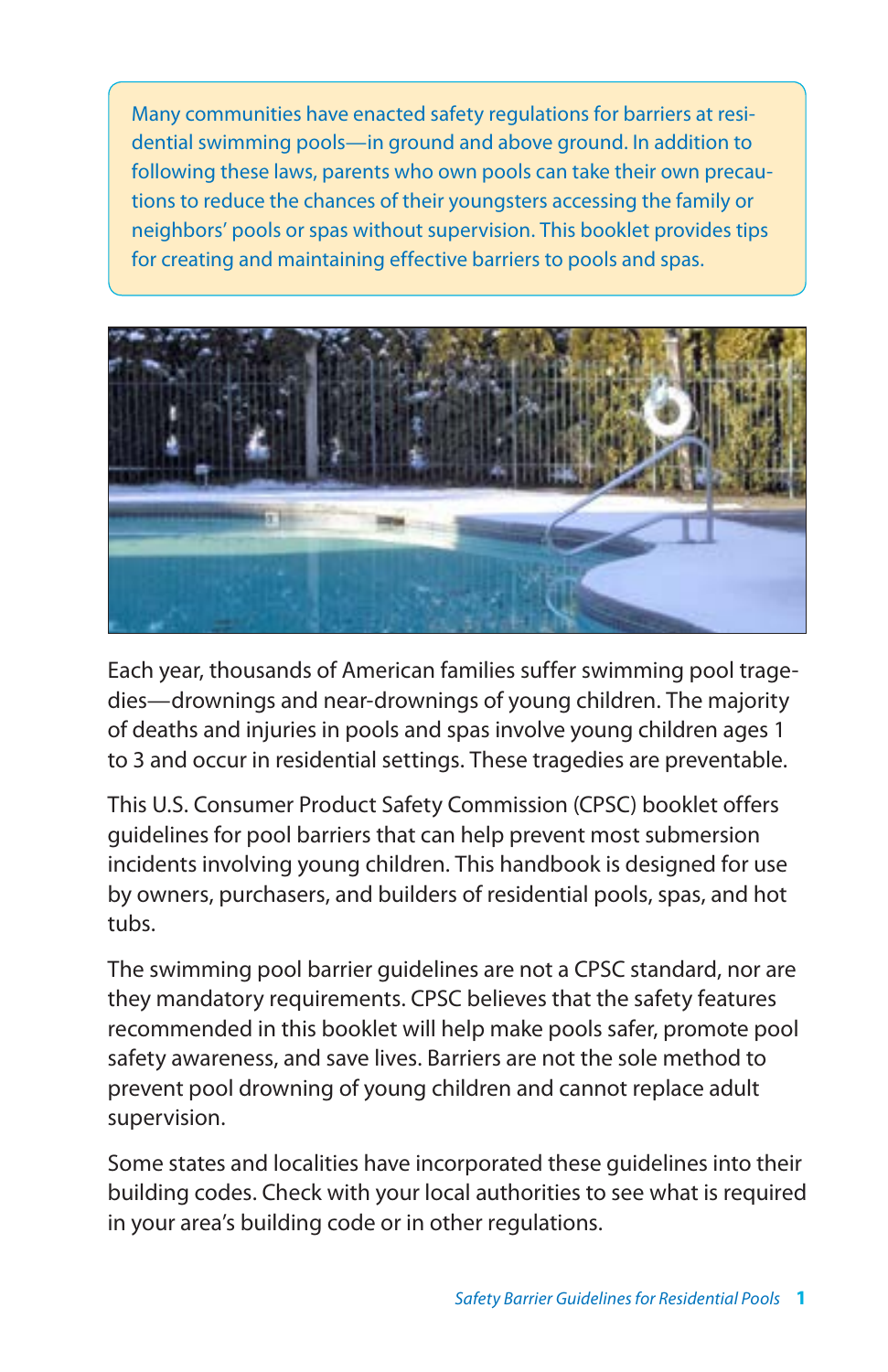

# **Swimming Pool Barrier Guidelines**

Many of the nearly 300 children under 5 who drown each year in backyard pools could be saved if homeowners completely fenced in pools and installed self-closing and self-latching devices on gates.

Anyone who has cared for a toddler knows how fast young children can move. Toddlers are inquisitive and impulsive and lack a realistic sense of danger. These behaviors make swimming pools particularly hazardous for households with young children.

CPSC reports that child drownings are the second leading cause of accidental death around the home for children under 5 years of age. In some southern or warm weather states, drowning is the leading cause of accidental death in the home for children under 5.

CPSC staff has reviewed a great deal of data on drownings and child behavior, as well as information on pool and pool barrier construction. The staff concluded that the best way to reduce child drownings in residential pools is for pool owners to construct and maintain barriers that will help to prevent young children from gaining access to pools and spas.

The guidelines provide information for pool and spa owners to use to prevent children from entering the pool area unaccompanied by a supervising adult. They take into consideration the variety of barriers (fences) available and where each might be vulnerable to a child wanting to get on the other side.

The swimming pool barrier guidelines are presented with illustrated descriptions of pool barriers. The definition of pool includes spas and hot tubs. The swimming pool barrier guidelines therefore apply to these structures as well as to above ground pools, and may include larger portable pools.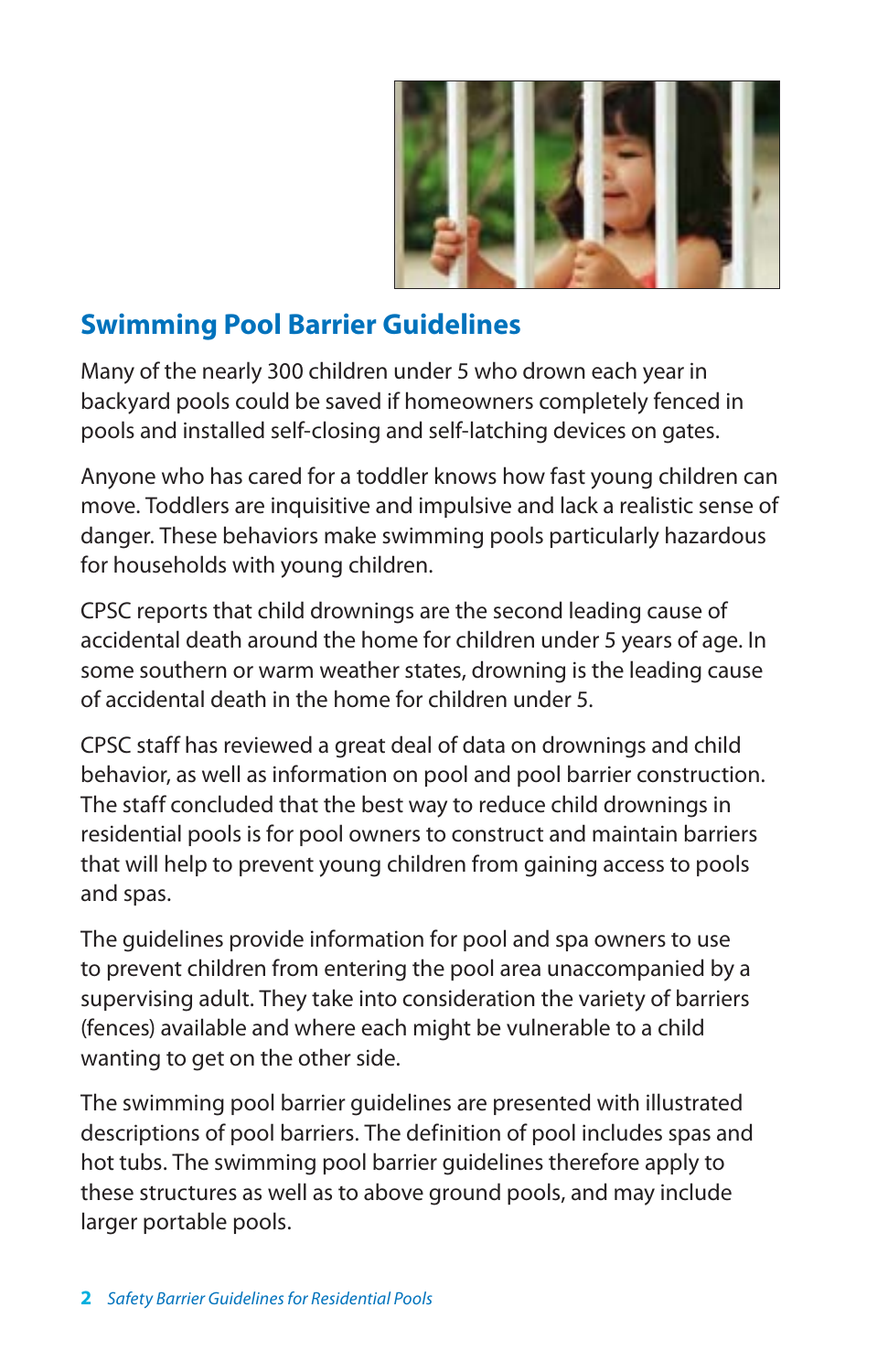## **Pool and Spa Submersions: Estimated Injuries and Reported Fatalities\***

CPSC publishes an annual report on submersion incidents. Key findings from the 2012 report include:

|                                                                                                                        | ÷                                                                                                                    |
|------------------------------------------------------------------------------------------------------------------------|----------------------------------------------------------------------------------------------------------------------|
| 3012 Rogwatt                                                                                                           | Pool or Spa Submersion: Entimated Injuries and Roported Fatalities,                                                  |
| May 340                                                                                                                |                                                                                                                      |
|                                                                                                                        |                                                                                                                      |
| <b>Ronte Gasca</b><br>Desire Helladeschur<br><b>Photograph American</b><br>410 East West Majorcy<br>Belling, Mr. 2411. | U.S. Consense Peaked Salviy Commission                                                                               |
|                                                                                                                        | The seature was prepared to CPMC and section exchange trianed or approval to seal read                               |
|                                                                                                                        | as accepts often in case of its Constraint<br>(the wake indicate (the of this of the way to be the interest case po- |

- $\blacksquare$  Nearly 300 children younger than 5 drown in swimming pools and spas each year representing 75 percent of the 390 fatalities reported for children younger than 15.
- Children aged 1 to 3 years (12 months through 47 months) represented 67 percent of the reported fatalities and 66 percent of reported injuries in pools and spas.
- $\blacksquare$  Over 4,100 children younger than 5 suffer submersion injuries and require emergency room treatment; about half are seriously injured and are admitted to the hospital for further treatment.
- $\blacksquare$  The majority of drownings and submersion injuries involving victims younger than 5 occur in pools owned by the family, friends or relatives.
- $\blacksquare$  The majority of estimated emergency department-treated submersion injuries and reported fatalities were associated with pools.
- $\blacksquare$  Portable pools accounted for 10 percent of the total fatalities (annual average of 40) for children younger than 15.

*\*The report presents average annual estimates for emergency department-treated injuries for 2009 through 2011 and average annual estimates for fatal submersions for 2007 through 2009, as reported to CPSC staff. The years for reported injury and fatality statistics differ due to a lag in fatality reporting.*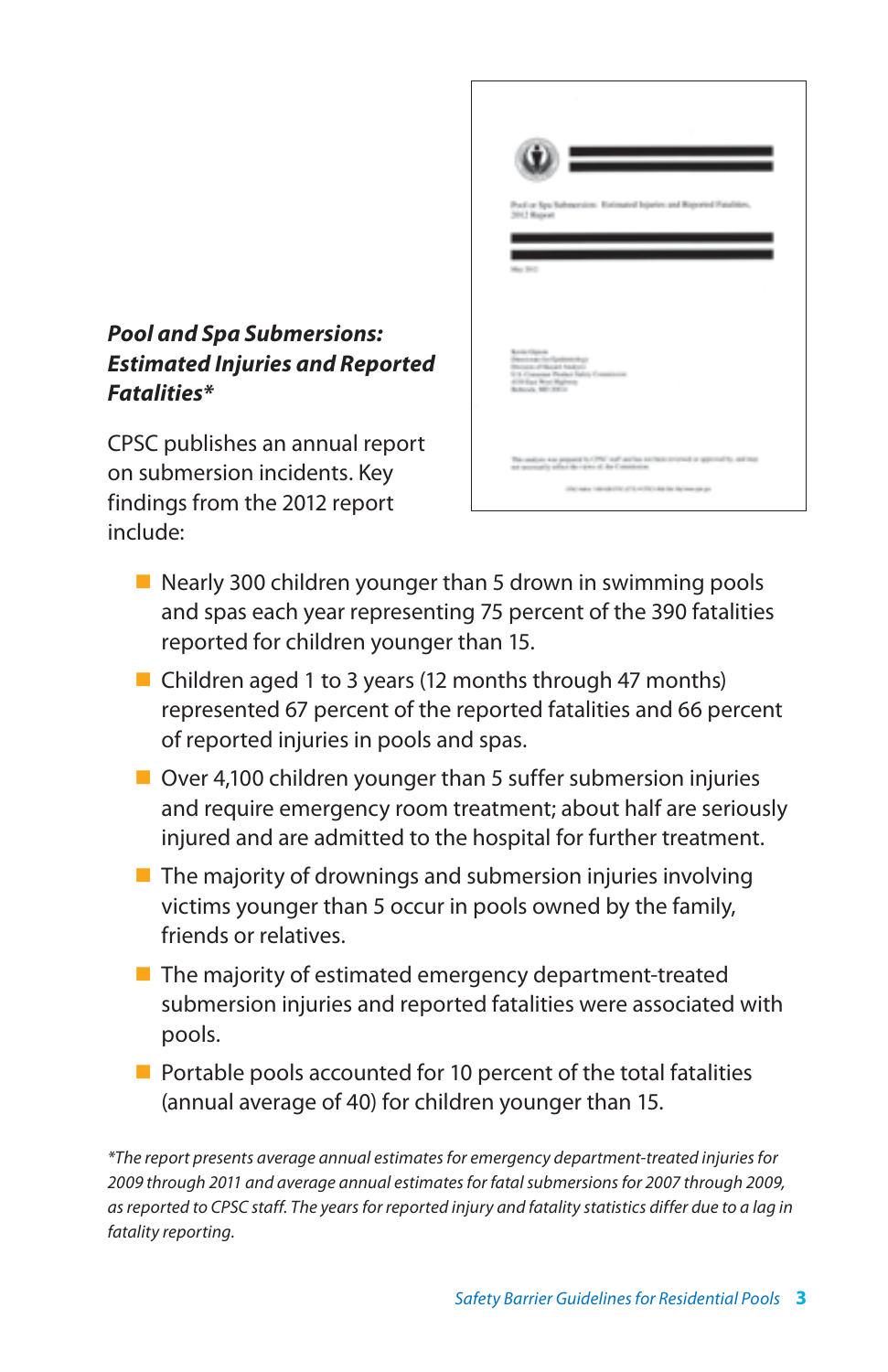

# **Barriers**

Barriers are not child proof, but they provide layers of protection for a child when there is a lapse in adult supervision. Barriers give parents additional time to find a child before the unexpected can occur.

Barriers include a fence or wall, door alarms for the house, and a power safety cover over the pool. Use the following recommendations as a guide.

# **Barrier Locations**

Barriers should be located so as to prohibit permanent structures, equipment or similar objects from being used to climb the barriers.

## **Fences**

A fence completely surrounding the pool is better than one with the house serving as the fourth side. Fences should be a minimum of 4 feet high, although fences 5 feet or higher are preferable.

If the home serves as one side of the barrier install **door alarms** on all doors leading to the pool area. Make sure the doors have self-closing and self-latching devices or locks beyond the reach of children to prevent them from opening the door and gaining access to the pool.

**Pool covers** add another layer of protection and there are a wide variety of styles on the market. Keep pool covers well-maintained and make sure the control devices are kept out of the reach of children.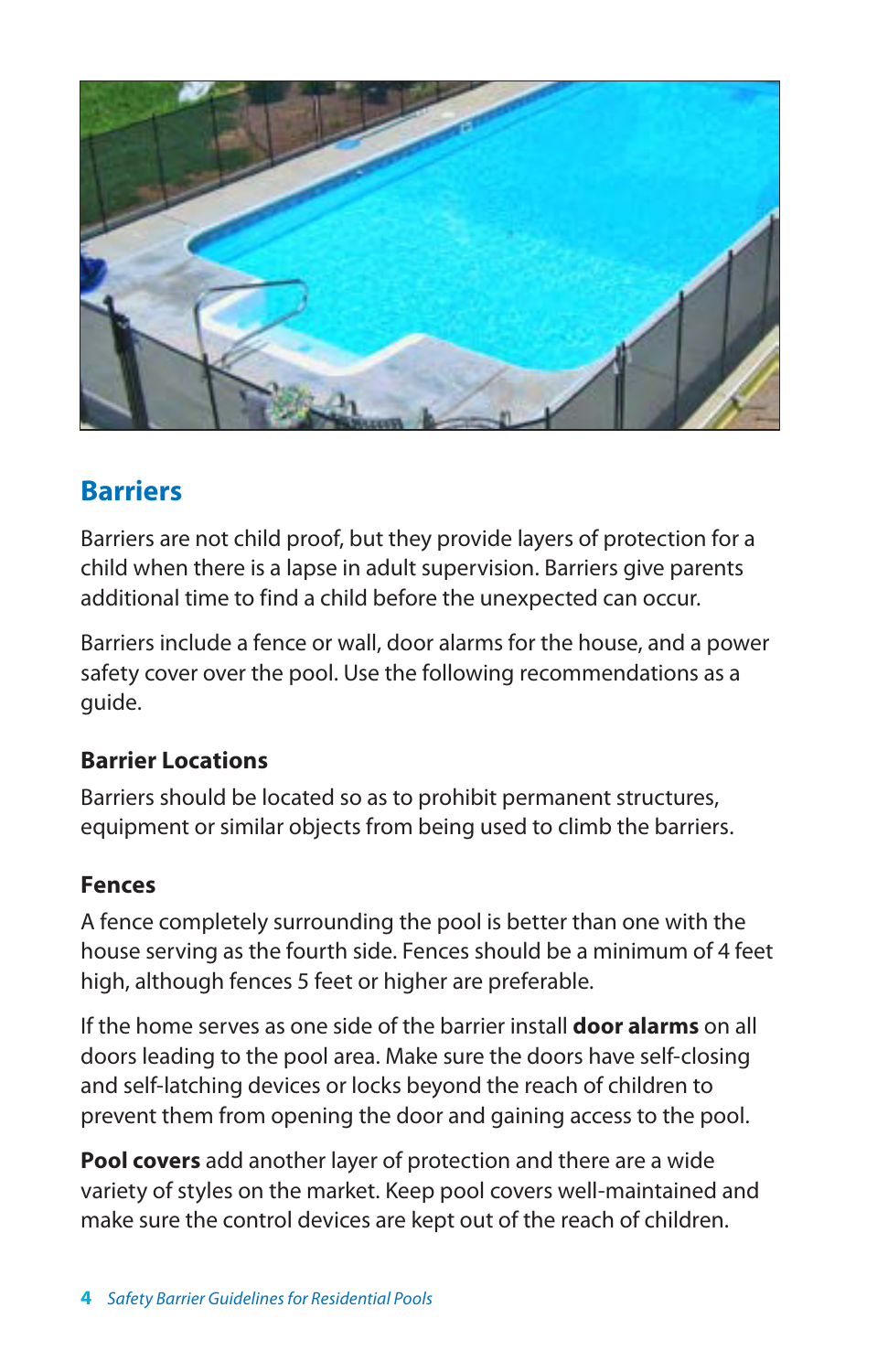A successful pool barrier prevents a child from getting OVER, UNDER, or THROUGH and keeps the child from gaining access to the pool except when supervising adults are present.

# **How To Prevent a Child from Getting OVER a Pool Barrier**

A young child can get over a pool barrier if the barrier is too low or if the barrier has handholds or footholds to use when climbing. The top of a pool barrier should be at least 48 inches above grade, measured on the side of the barrier which faces away from the swimming pool. Some states, counties or municipalities require pool barriers of 60 inches.



## **For a Solid Barrier**

No indentations or protrusions should be present, other than normal construction tolerances and masonry joints.



*Figure 2*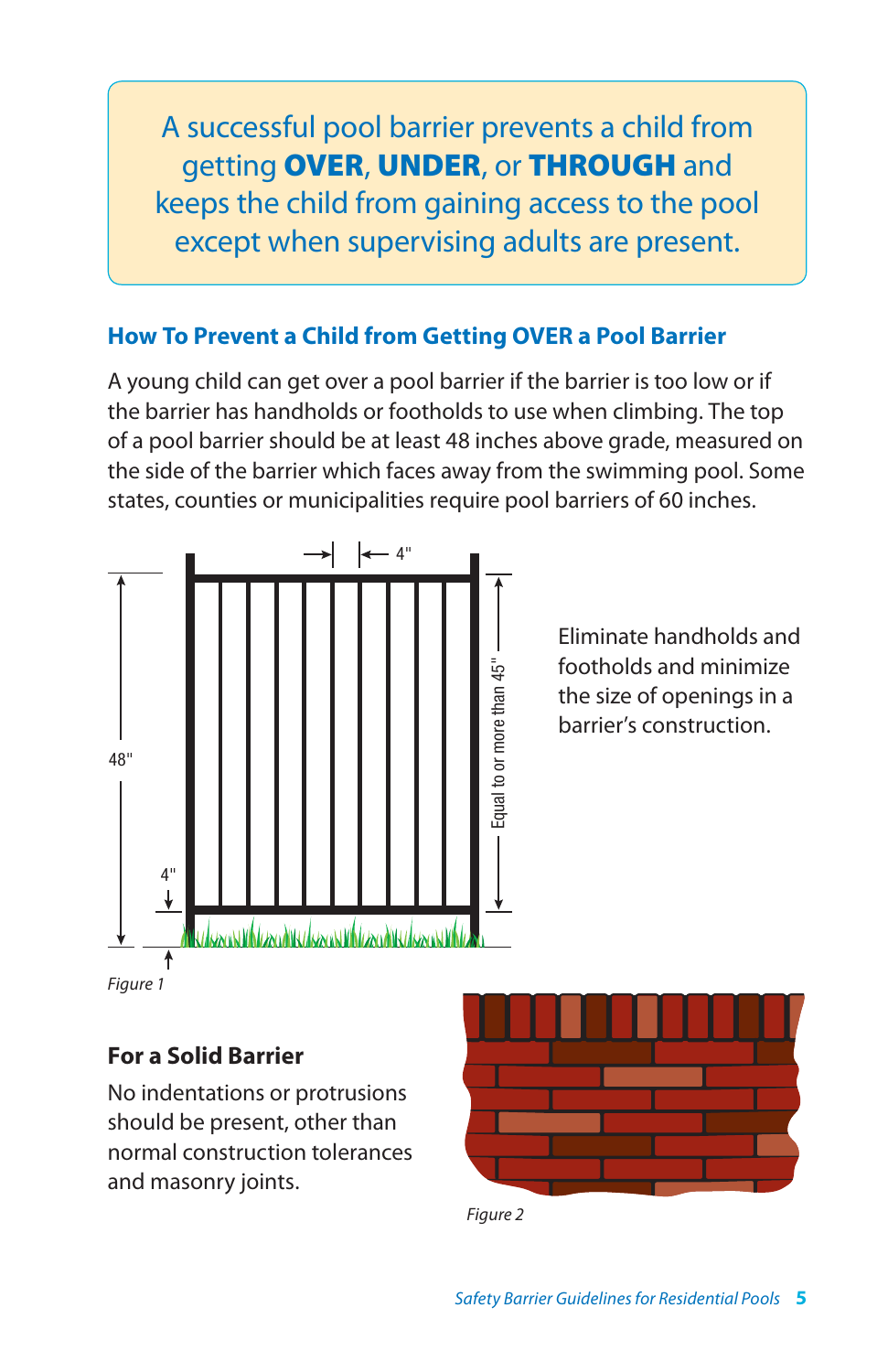## **For a Barrier (Fence) Made Up of Horizontal and Vertical Members**

If the distance between the top side of the horizontal members is less than 45 inches, the horizontal members should be on the swimming pool side of the fence.



The spacing between vertical members and within decorative cutouts should not exceed 1¾ inches. This size is based on the foot width of a young child and is intended to reduce the potential for a child to gain a foothold and attempt to climb the fence.

*Figure 3*

If the distance between the tops of the horizontal members is more than 45 inches, the horizontal members can be on the side of the fence facing away from the pool. The spacing between vertical members should not exceed 4 inches. This size is based on the head breadth and chest depth of a young child and is intended to prevent a child from passing through an opening. If there are any decorative cutouts in the fence, the space within the cutouts should not exceed 1¾ inches.



*Figure 4*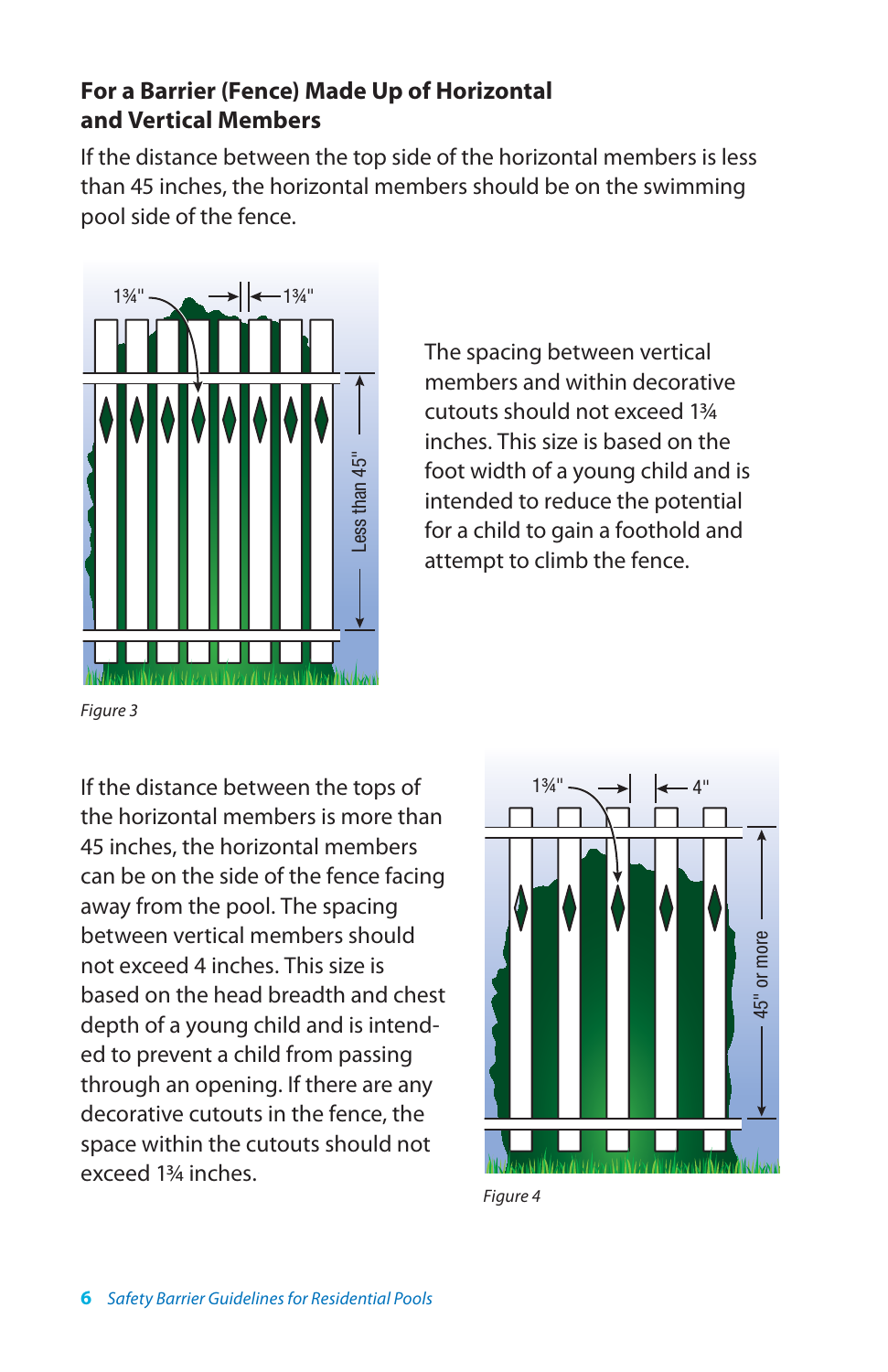# **For a Chain Link Fence**

The mesh size should not exceed 1¼ inches square unless slats, fastened at the top or bottom of the fence, are used to reduce mesh openings to no more than 1¾ inches.





*Figure 5 Figure 6*

#### **For a Fence Made Up of Diagonal Members or Latticework**



The maximum opening in the lattice should not exceed 1¾ inches.

*Figure 7*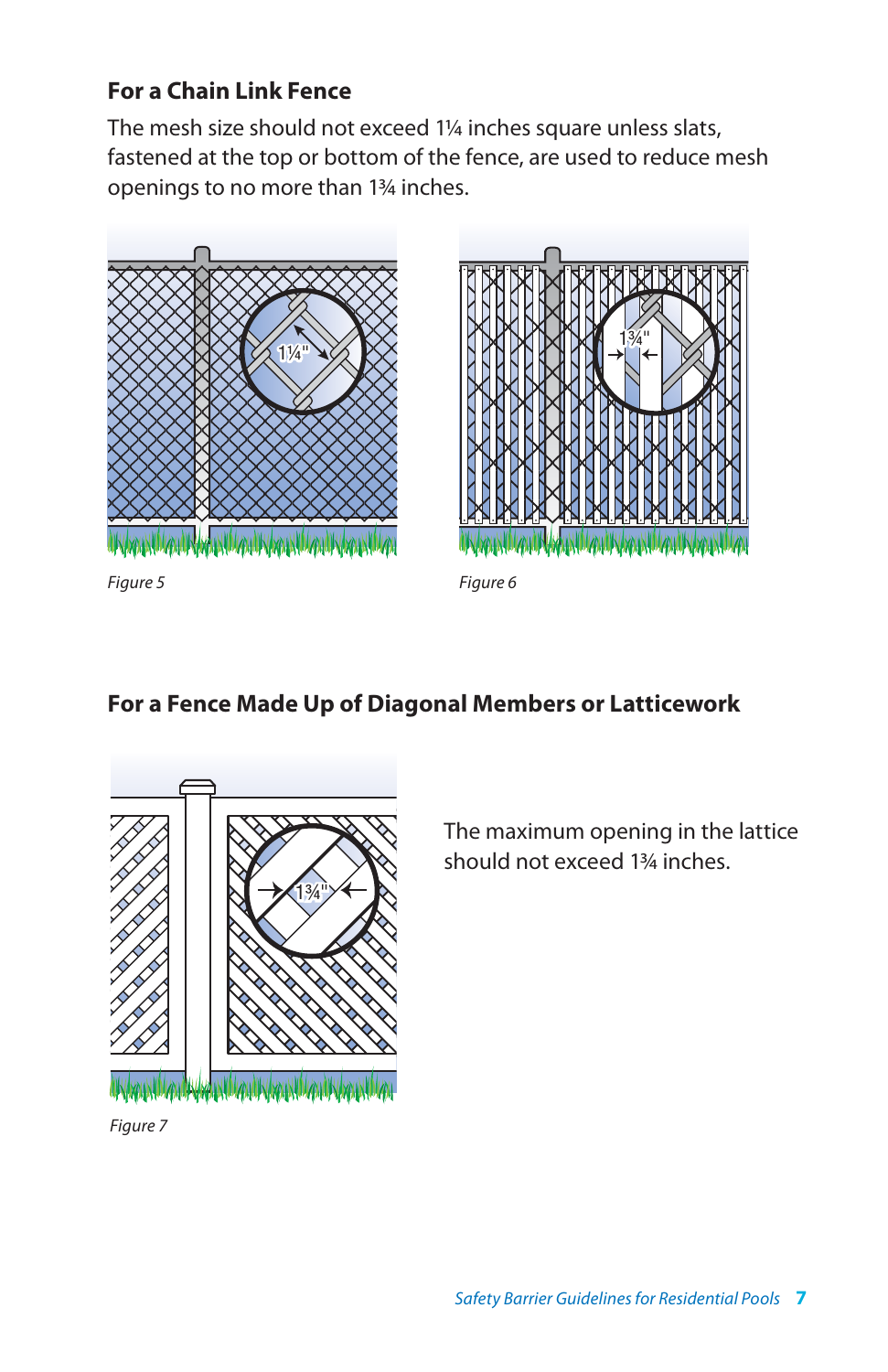# **For Above Ground Pools**

Above ground pools should have barriers. The pool structure itself serves as a barrier or a barrier is mounted on top of the pool structure.

There are two possible ways to prevent young children from climbing up into an above ground pool. The steps or ladder can be designed to be secured, locked or removed to prevent access, or the steps or ladder can be surrounded by a barrier such as those described in these guidelines



## **Above Ground Pool with Barrier on Top of Pool**

If an above ground pool has a barrier on the top of the pool, the maximum vertical clearance between the top of the pool and the bottom of the barrier should not exceed 4 inches.

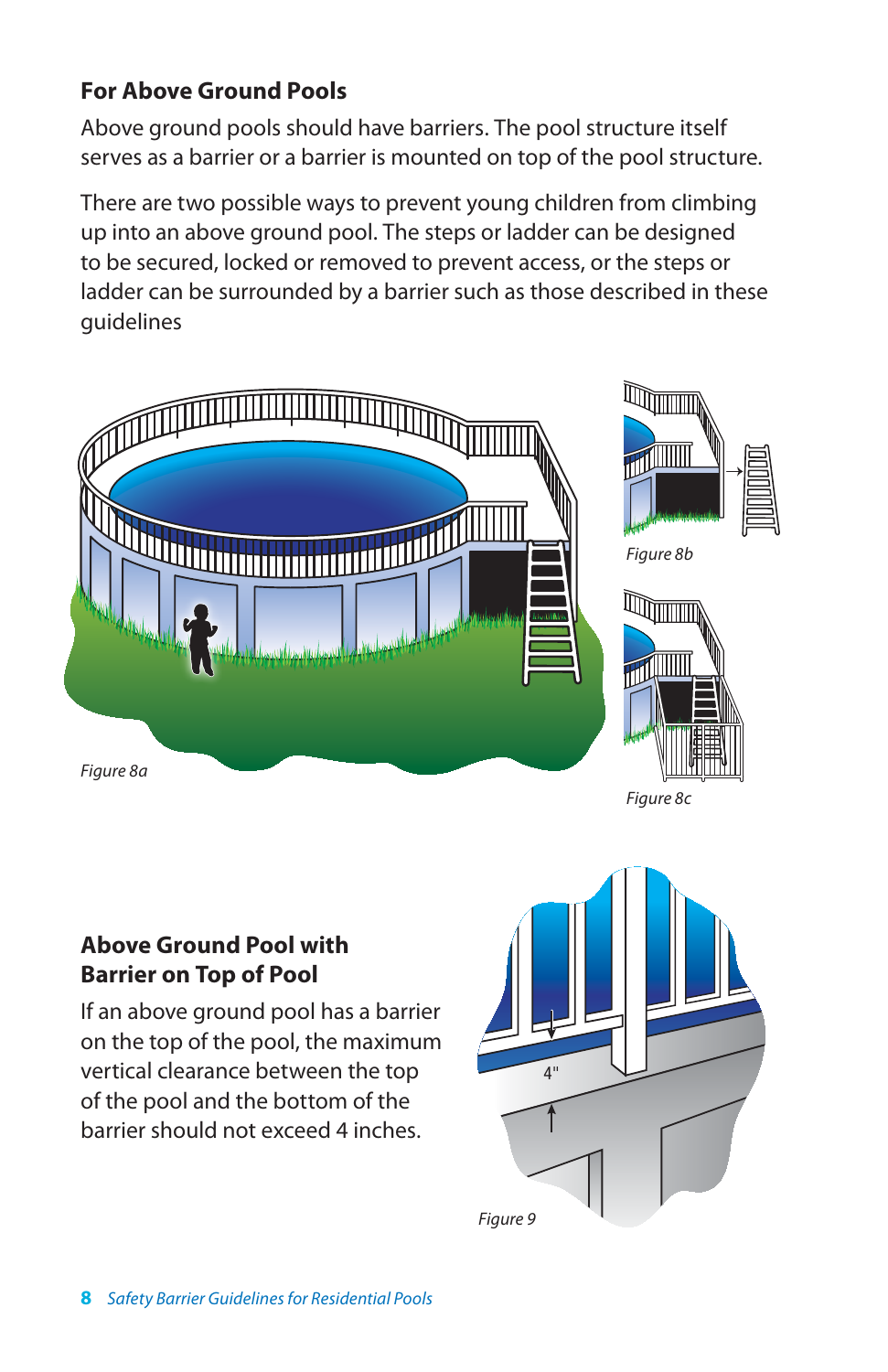#### **How to Prevent a Child from Getting UNDER a Pool Barrier**

![](_page_10_Figure_1.jpeg)

*Figure 10*

For any pool barrier, the maximum clearance at the bottom of the barrier should not exceed 4 inches above the surface or ground when the measurement is done on the side of the barrier facing away from the pool. Industry recommends that if the bottom of the gate or fence rests on a non-solid surface like grass or gravel, that measurement should not exceed 2 inches.

## **How to Prevent a Child from Getting THROUGH a Pool Barrier**

Preventing a child from getting through a pool barrier can be done by restricting the sizes of openings in a barrier and by using self-closing and self-latching gates.

To prevent a young child from getting through a fence or other barrier, all openings should be small enough so that a 4-inch diameter sphere cannot pass through. This size is based on the head breadth and chest depth of a young child.

![](_page_10_Picture_7.jpeg)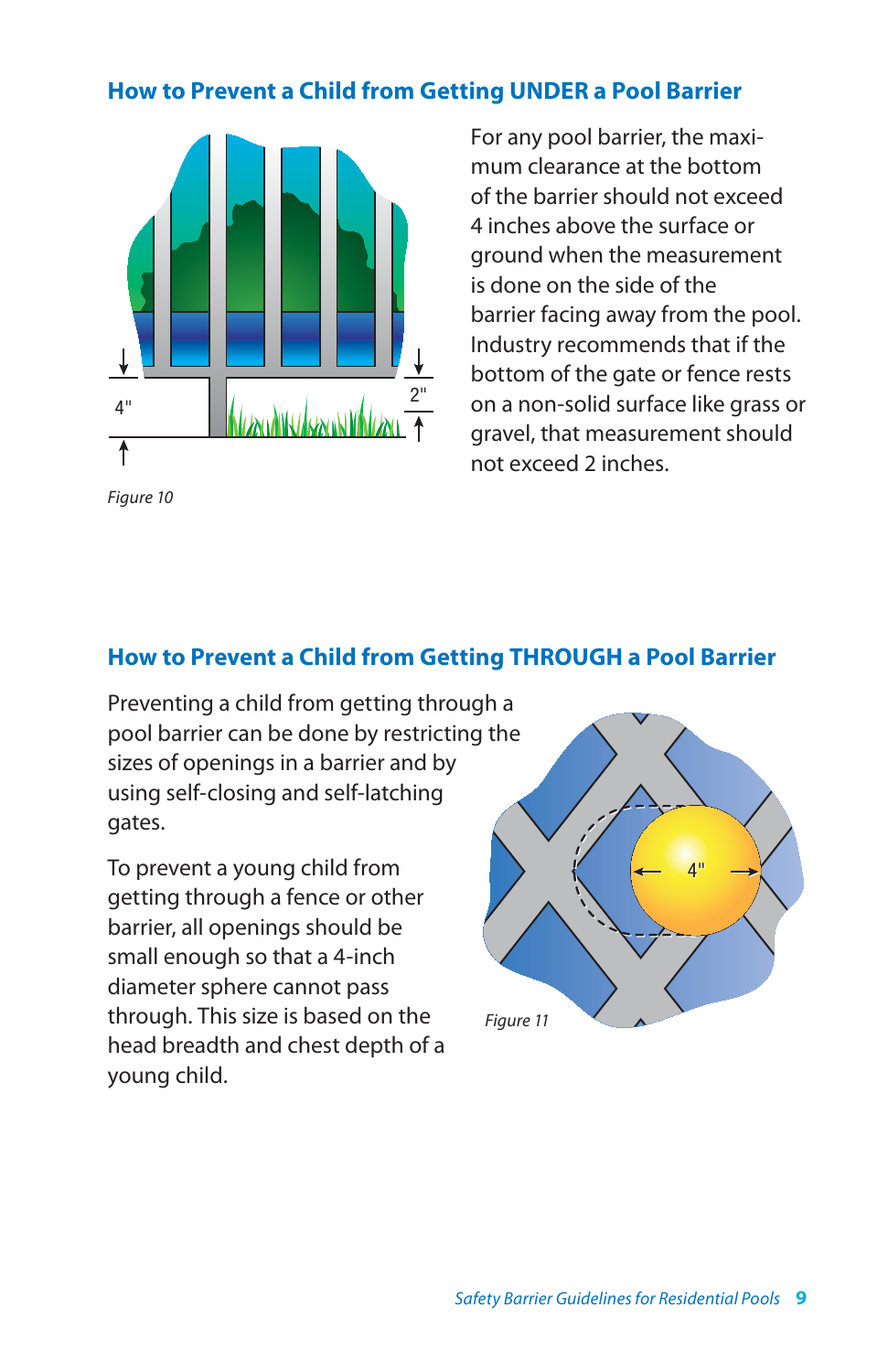#### **Portable Pools**

![](_page_11_Picture_1.jpeg)

Portable pools are becoming more popular. They vary in size and height, from tiny blow-up pools to larger thousands-of-gallons designs. Portable pools present a real danger to young children.

Never leave children unsupervised around portable pools. It is recommended that portable pools be fenced, covered or emptied and stored away. Instruct neighbors, friends and caregivers about their presence and the potential dangers of a portable pool in your yard.

#### **Removable Mesh Fences**

Mesh fences are specifically made for swimming pools or other small bodies of water. Although mesh fences are meant to be removable, the safest mesh pool fences are locked into the deck so that they cannot be removed without the extensive use of tools.

![](_page_11_Picture_6.jpeg)

Like other pool fences, mesh fences should be a minimum of 48" in height. The distance between vertical support poles and the attached mesh, along with other manufactured factors, should be designed to hinder a child's ability to climb the fence. The removable vertical support posts should extend a minimum of 3 inches below grade and they should be spaced no greater than 40 inches apart. The bottom of the mesh barrier should not be more than 1 inch above the deck or installed surface.

*For more information on Removable Mesh Fencing see ASTM standard F 2286 – 05.*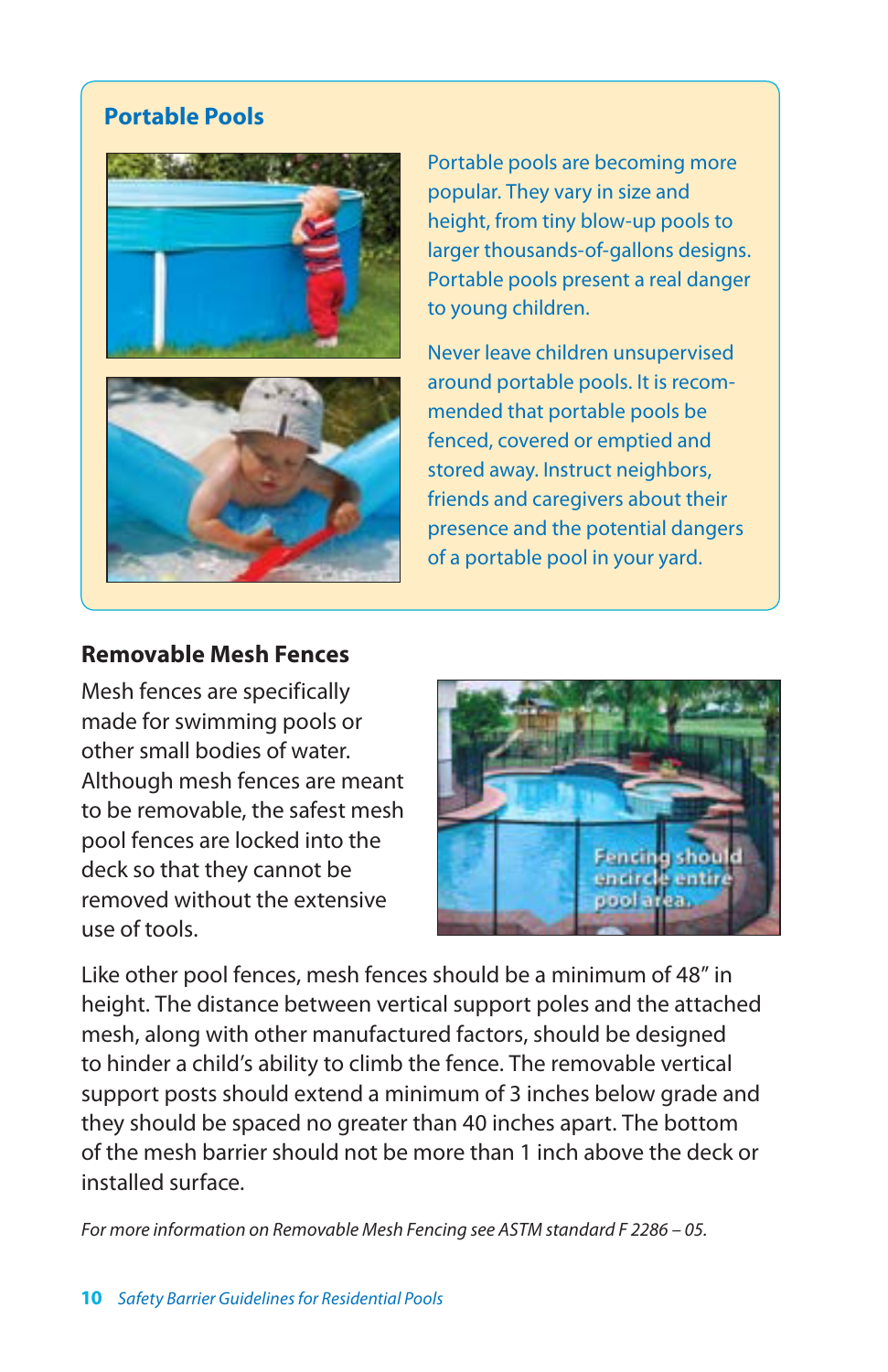# **Gates**

There are two kinds of gates which might be found on a residential property: pedestrian gates and vehicle or other types of gates. Both can play a part in the design of a swimming pool barrier. All gates should be designed with a locking device.

![](_page_12_Picture_2.jpeg)

## **Pedestrian Gates**

These are the gates people walk through. Swimming pool barriers should be equipped with a gate or gates which restrict access to the pool.

Gates should open out from the pool and should be self-closing and self-latching. If a gate is properly designed and not completely latched, a young child pushing on the gate in order to enter the pool area will at least close the gate and may actually engage the latch.

![](_page_12_Picture_6.jpeg)

*Figure 12*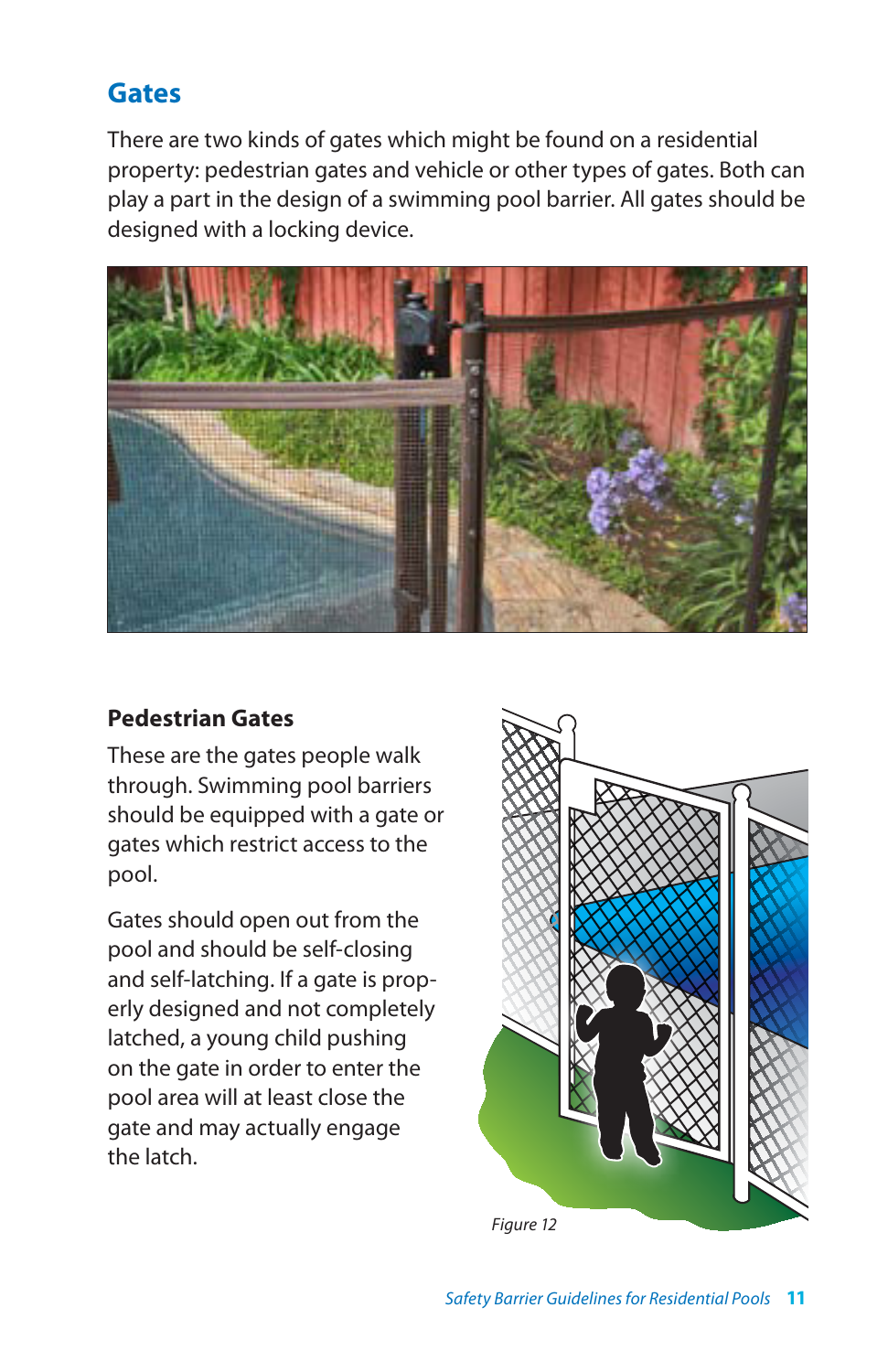The weak link in the strongest and highest fence is a gate that fails to close and latch completely. For a gate to close completely every time, it must be in proper working order.

When the release mechanism of the self-latching device on the gate is less than 54 inches from the bottom of the gate, the release mechanism for the gate should be at least 3 inches below the top of the gate on the side facing the pool. Placing the release mechanism at this height prevents a young child from reaching over the top of a gate and releasing the latch.

![](_page_13_Figure_2.jpeg)

Also, the gate and barrier should have no opening greater than 1/2 inch

*Figure 13*

within 18 inches of the latch release mechanism. This prevents a young child from reaching through the gate and releasing the latch.

# **All Other Gates (Vehicle Entrances, Etc.)**

Other gates should be equipped with self-latching devices. The self-latching devices should be installed as described for pedestrian gates.

![](_page_13_Picture_8.jpeg)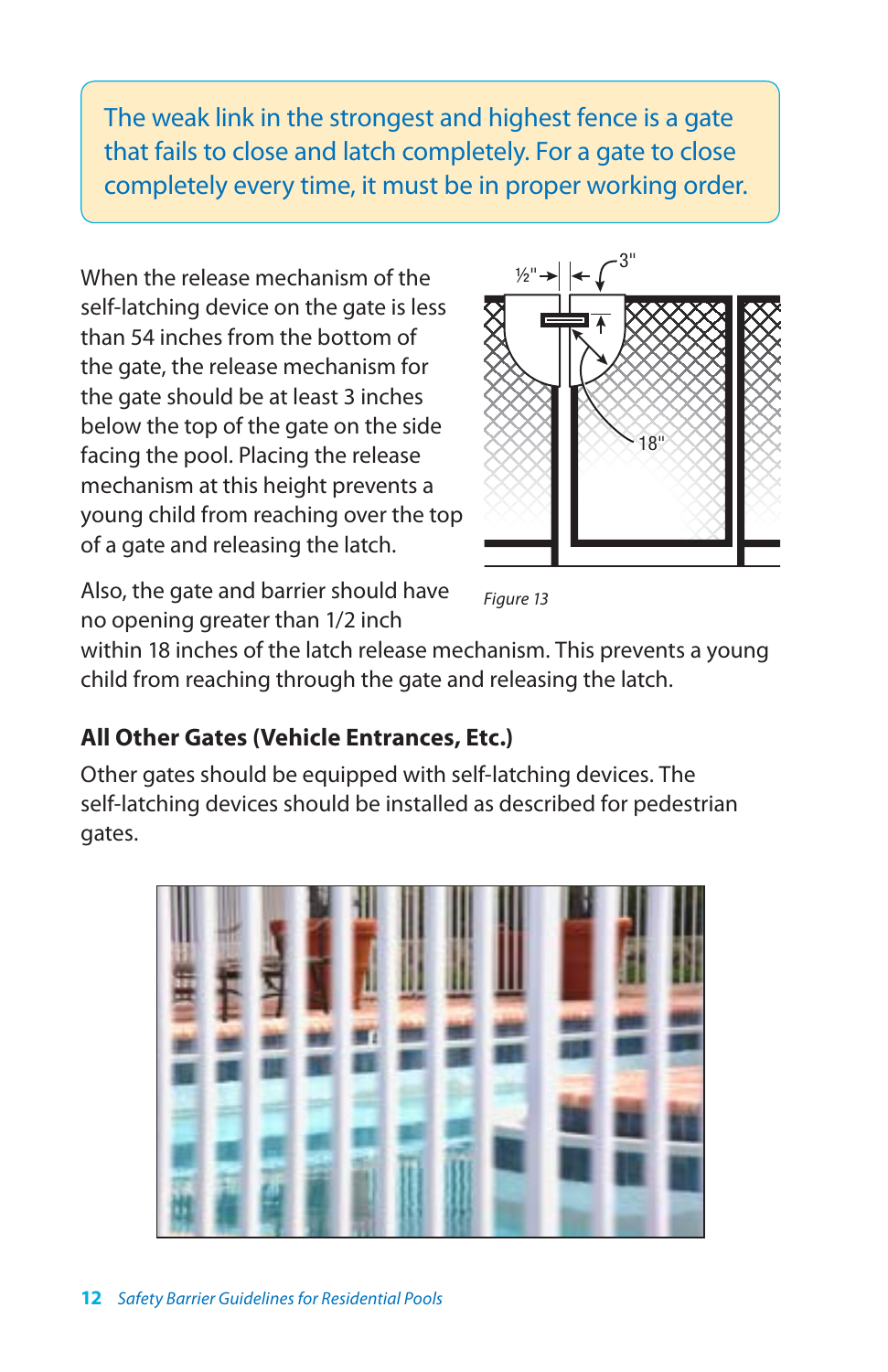# **When the House Forms Part of the Pool Barrier**

In many homes, doors open directly from the house onto the pool area or onto a patio leading to the pool. In such cases, the side of the house

leading to the pool is an important part of the pool barrier. Passage through any door from the house to the pool should be controlled by security measures.

The importance of controlling a young child's movement from the house to pool is demonstrated by the statistics obtained in CPSC's submersion reports. Residential locations dominate in incidents involving children younger than 5 accounting for 85% of fatalities and 54 percent of injuries (from *CPSC's 2012 Pool and Spa Submersion Report, see page 3).*

![](_page_14_Picture_4.jpeg)

*Figure 14*

# **Door Alarms**

All doors that allow access to a swimming pool should be equipped with an audible alarm which sounds when the door and/or screen are opened. Alarms should meet the requirements of *UL 2017 General-Purpose Signaling Devices and Systems, Section 77* with the following features:

- Sound lasting for 30 seconds or more within 7 seconds after the door is opened.
- $\blacksquare$  The alarm should be loud: at least 85 dBA (decibels) when measured 10 feet away from the alarm mechanism.
- $\blacksquare$  The alarm sound should be distinct from other sounds in the house, such as the telephone, doorbell and smoke alarm.
- $\blacksquare$  The alarm should have an automatic reset feature to temporarily deactivate the alarm for up to 15 seconds to allow adults to pass through house doors without setting off the alarm. The deactivation switch could be a touchpad (keypad) or a manual switch, and should be located at least 54 inches above the threshold and out of the reach of children.

Self-closing doors with self-latching devices could be used in conjunction with door alarms to safeguard doors which give access to a swimming pool.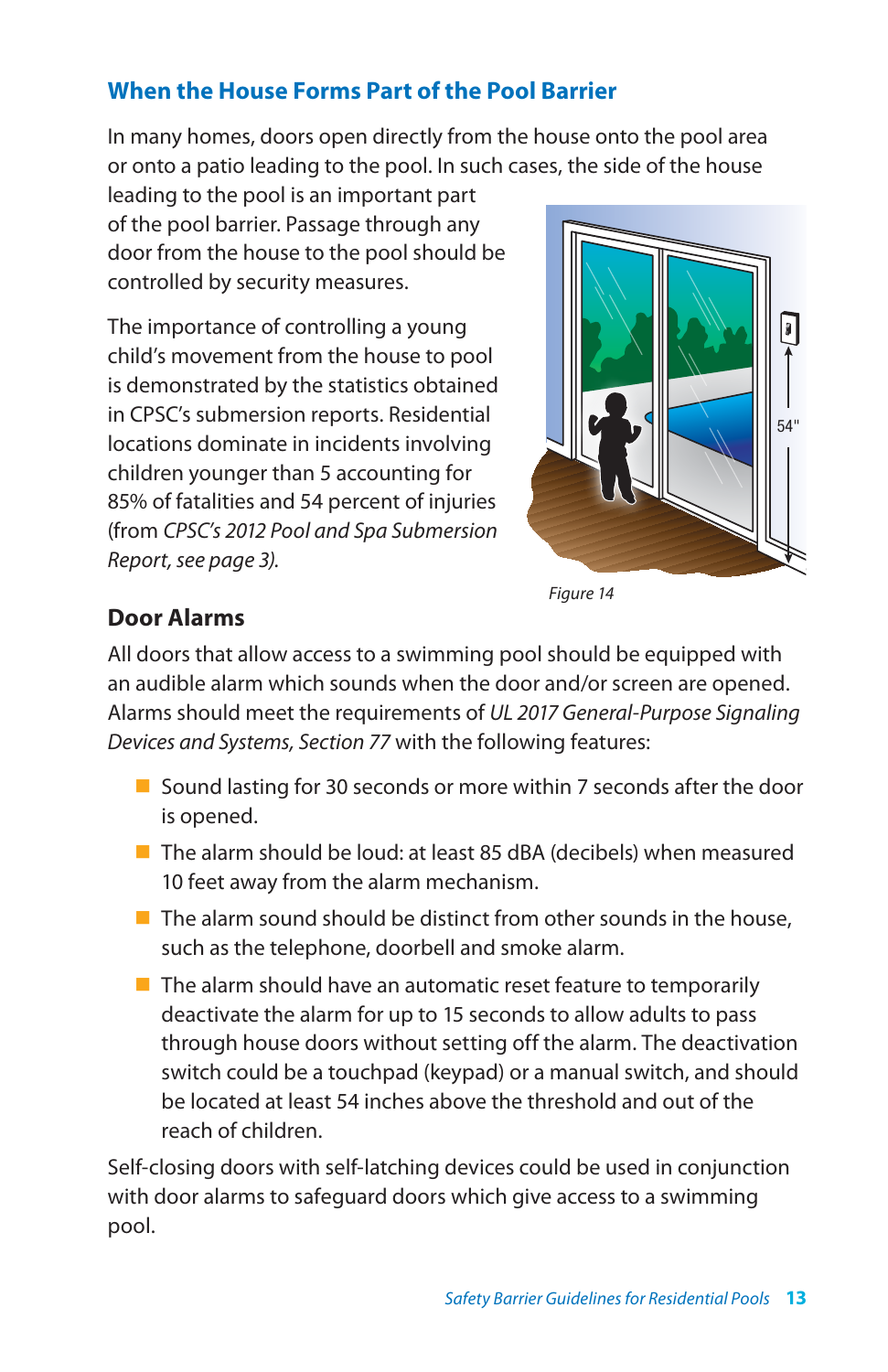#### **Pet or Doggy Doors**

Never have a pet or doggy door if the door leads directly to a pool or other backyard water. An isolation barrier or fence is the best defense when pet doors are installed. Remember, pet door openings, often overlooked by adults, provide curious children with an outlet to backyard adventure. Locking these doors is not sufficient and could lead to accidents and tragedies. Children regularly drown in backyard pools, which they were able to access through pet doors. Some municipalities have building codes that prohibit doggy doors in homes with pools unless there is an isolation fence around the pool.

#### **Power Safety Covers**

Power safety covers can be installed on pools to serve as security barriers, especially when the house serves as the fourth wall or side of a barrier. Power safety covers should conform to the specifications in the *ASTM F 1346-91 standard*, which specifies safety performance requirements for pool covers to protect young children from drowning.

![](_page_15_Picture_4.jpeg)

*Figure 15*

#### **Indoor Pools**

When a pool is located completely within a house, the walls that surround the pool should be equipped to serve as pool safety barriers. Measures recommended for using door alarms, pool alarms and covers where a house wall serves as part of a safety barrier also apply for all the walls surrounding an indoor pool.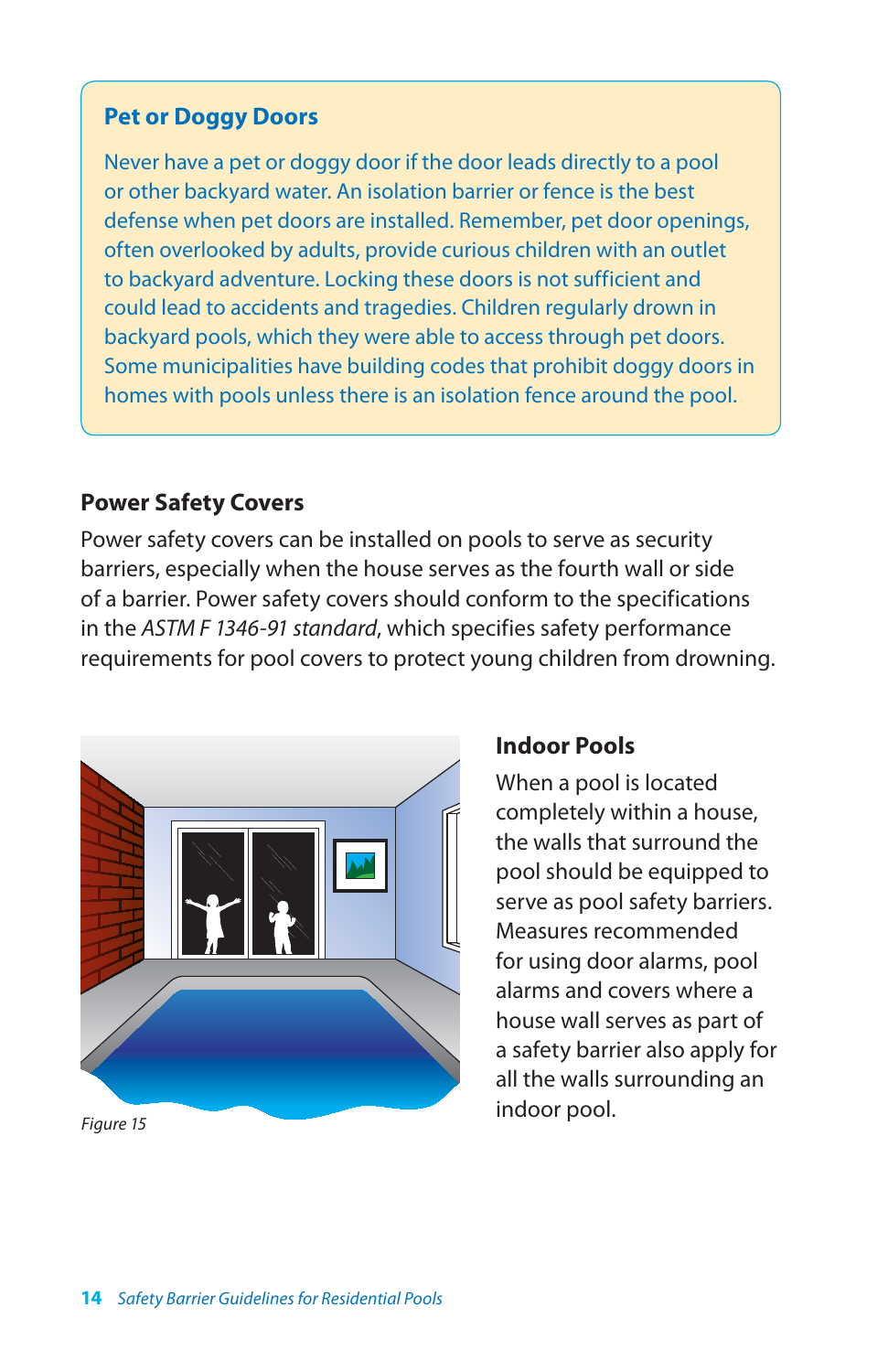# **Barriers for Residential Swimming Pool, Spas, and Hot Tubs**

The preceding explanations of CPSC's pool barrier guidelines were provided to make it easier for pool owners, purchasers, builders, technicians, and others to understand and apply the guidelines to their particular properties or situations. Reading the following guidelines in conjunction with the diagrams or figures previously provided may be helpful. For further information, consult your local building department or code authority.

#### **Outdoor Swimming Pools**

All outdoor swimming pools, including inground, above ground, or onground pools, hot tubs, or spas, should have a barrier which complies with the following:

- 1. The **top of the barrier** should be at least 48 inches above the surface measured on the side of the barrier which faces away from the swimming pool (figure 1).
- 2. The maximum **vertical clearance between the surface and the bottom of the barrier** should be 4 inches measured on the side of the barrier which faces away from the swimming pool. In the case of a non-solid surface, grass or pebbles, the distance should be reduced to 2 inches, and 1 inch for removable mesh fences (figures 1 and 10).
- 3. Where the top of the **pool structure is above grade or surface**, such as an above ground pool, the barrier may be at ground level, such as the pool structure, or mounted on top of the pool structure. Where the barrier is mounted on top of the pool structure, the maximum vertical clearance between the top of the pool structure and the bottom of the barrier should be 4 inches (figure 9).
- 4. **Openings in the barrier** should not allow passage of a 4-inch diameter sphere (figure 11).
- 5. **Solid barriers**, which do not have openings, such as a masonry or stone wall, should not contain indentations or protrusions except for normal construction tolerances and tooled masonry joints (figure 2).
- 6. Where the barrier is composed of **horizontal and vertical members** and the distance between the bottom and top horizontal members is less than 45 inches, the horizontal members should be located on the swimming pool side of the fence (figure 3).
- 7. **Spacing between vertical members** should not exceed 1¾ inches in width. Where there are decorative cutouts, spacing within the cutouts should not exceed 1¾ inches in width (figure 4).
- 8. **Maximum mesh size for chain link fences** should not exceed 1¼ inch square unless the fence is provided with slats fastened at the top or the bottom which reduce the openings to no more than 1¾ inches (figures 5 and 6).
- 9. Where the barrier is composed of **diagonal members**, such as a lattice fence, the maximum opening formed by the diagonal members should be no more than 1¾ inches (figure 7).
- 10. **Access gates** to the pool should be equipped with a locking device. Pedestrian access gates should open outward, away from the pool, and should be self-closing and have a self-latching device (figure 12). Gates other than pedestrian access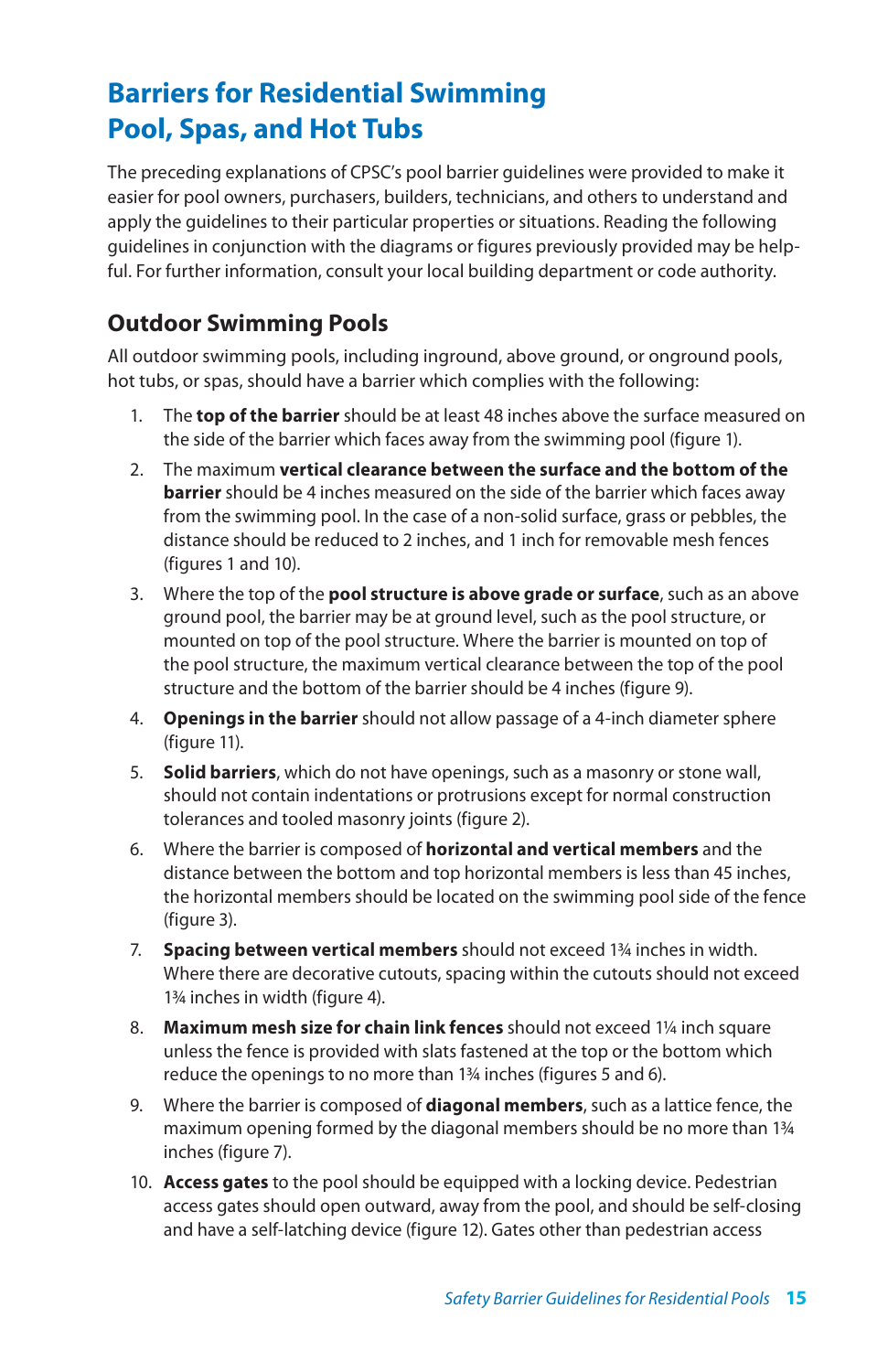gates should have a self-latching device. Where the release mechanism of the **self-latching device** is located less than 54 inches from the bottom of the gate,

- (a) the release mechanism should be located on the pool side of the gate at least 3 inches below the top of the gate and
- (b) the gate and barrier should have no opening greater than  $\frac{1}{2}$  inch within 18 inches of the release mechanism (figure 13).
- 11. Where a **wall of a dwelling** serves as part of the barrier, one of the following should apply:
	- (a) **All doors with direct access to the pool** through that wall should be equipped with **an alarm** which produces an audible warning when the door and its screen, if present, are opened. Alarms should meet the requirements of *UL 2017 General-Purpose Signaling Devices and Systems, Section 77*. For more details on alarms, see page 13.
	- (b) The pool should be equipped with a **power safety cover** which complies with ASTM F1346-91 listed below.
	- (c) Other means of protection, such as **self-closing doors with self-latching devices**, are acceptable so long as the degree of protection afforded is not less than the protection afforded by (a) or (b) described above.
- 12. Where an **above ground pool structure is used as a barrier** or where the barrier is mounted on top of the pool structure, and the means of access is a ladder or steps (figure 8a), then
	- (a) **the ladder** to the pool or steps should be capable of being secured, locked or removed to prevent access (figure 8b), or
	- (b) **the ladder or steps should be surrounded by a barrier** (figure 8c). When the ladder or steps are secured, locked, or removed, any opening created should not allow the passage of a 4 inch diameter sphere.

#### **For more information on**

#### **Fencing:**

- **ASTM F 1908-08** *Standard Guide for Fences for Residential Outdoor Swimming Pools, Hot Tubs, and Spas:* http://www.astm.org/Standards/F1908.htm
- **ASTM F 2286-05** *Standard Design and Performance Specifications for Removable Mesh Fencing for Swimming Pools, Hot Tubs, and Spas:* http://www.astm.org/ Standards/F2286.htm

#### **Covers:**

■ **ASTM F 1346-91** *Standard Performance Specification for Safety Covers and Labeling Requirements for All Covers for Swimming Pools, Spas and Hot Tubs:*  http://www.astm.org/Standards/F1346.htm

*Note: ASTM Standards are available for a fee. You may want to contact a pool contractor.*

#### **And:**

- **ASTM Standards**, contact ASTM online at: http://www.astm.org/CONTACT/ index.html
- **uL** (Underwriters Laboratories) Relevant Pool and Spa Standards http://www.ul.com/global/eng/pages/, look for Life Safety and Security Product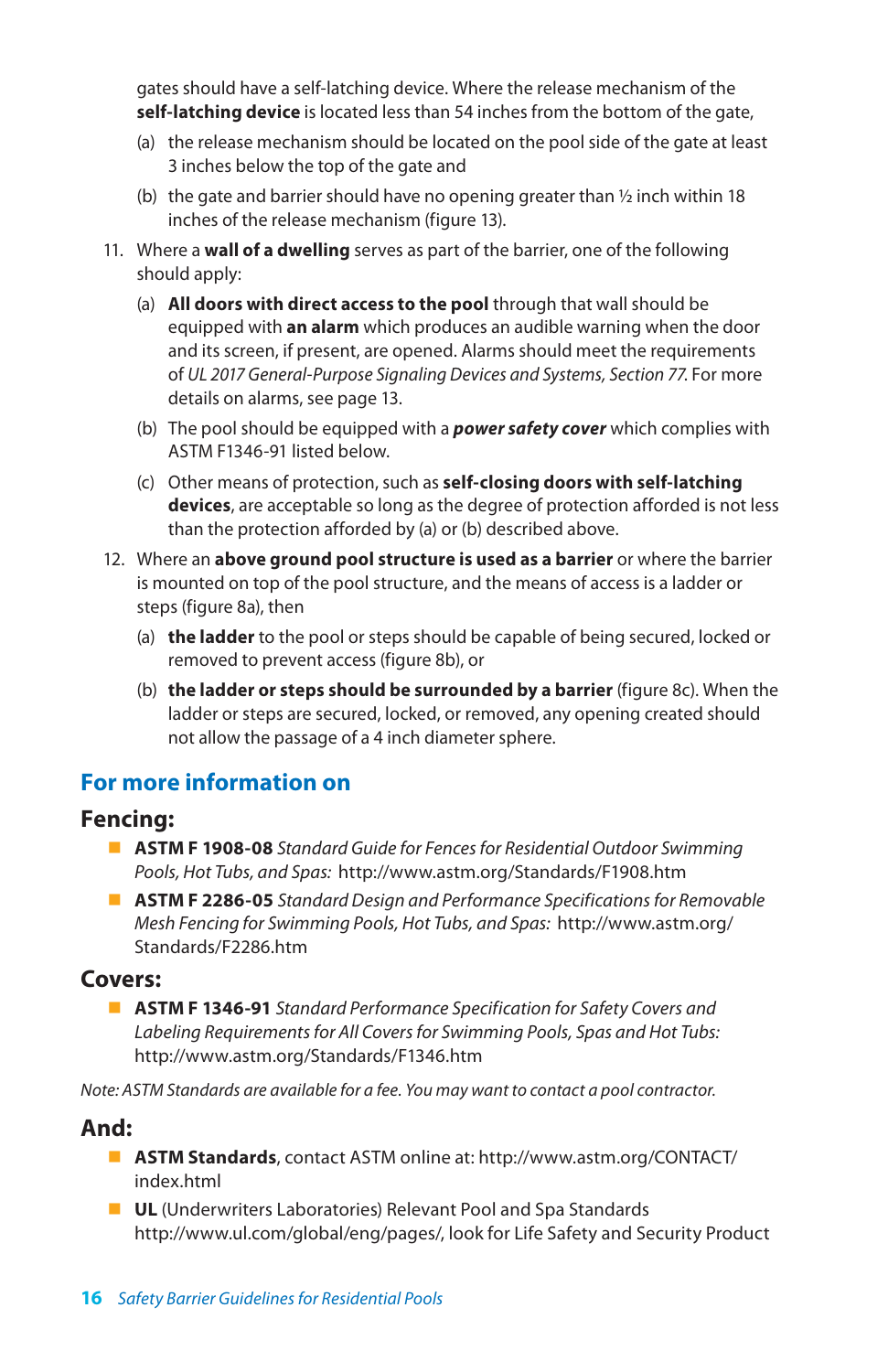![](_page_18_Picture_0.jpeg)

CPSC's **Pool Safely: Simple Steps Save Lives campaign** provides advice and tips on drowning and entrapment prevention. Installing barriers is just one of the *Pool Safely* Simple Steps for keeping children safe around all pools and spas. Here are others:

# **Rule # 1: Never leave a child unattended around a pool, spa, bath tub, or any body of water.**

#### **At pools, spas, and other recreational waters:**

- $\blacksquare$  Teach children basic water safety skills.
- $\blacksquare$  Learn how to swim and ensure your children know how to swim as well.
- $\blacksquare$  Avoid entrapment by keeping children away from pool drains, pipes, and other openings.
- $\blacksquare$  Have a phone close by at all times when visiting a pool or spa.
- $\blacksquare$  If a child is missing, look for them in the pool or spa first, including neighbors' pools or spas.
- Share safety instructions with family, friends, babysitters, and neighbors.

#### **If you have a pool:**

- Install a 4-foot fence around the perimeter of the pool and spa, including portable pools.
- $\blacksquare$  Use self-closing and self-latching gates; ask neighbors to do the same if they have pools or spas.
- $\blacksquare$  If your house serves as the fourth side of a fence around a pool, install and use a door or pool alarm and/or a pool or spa cover.
- $\blacksquare$  Maintain pool and spa covers in good working order.
- **n** Ensure any pool or spa you use has anti-entrapment safety drain covers; ask your pool service representative if you do not know.\*
- $\blacksquare$  Have life saving equipment such as life rings, floats or a reaching pole available and easily accessible.

*\*The Virginia Graeme Baker Pool & Spa Safety Act, a federal law, requires all public pools and spas to have anti-entrapment drain covers and other devices, where needed. Residential pools are not required to install these but it is recommended that they do so.* 

Visit **www.PoolSafely.gov** for more information. See CPSC's latest submersion reports: *Submersions Related to Non-pool and Non-spa Products, 2012* and *Pool and Spa Submersion Report, 2012*.